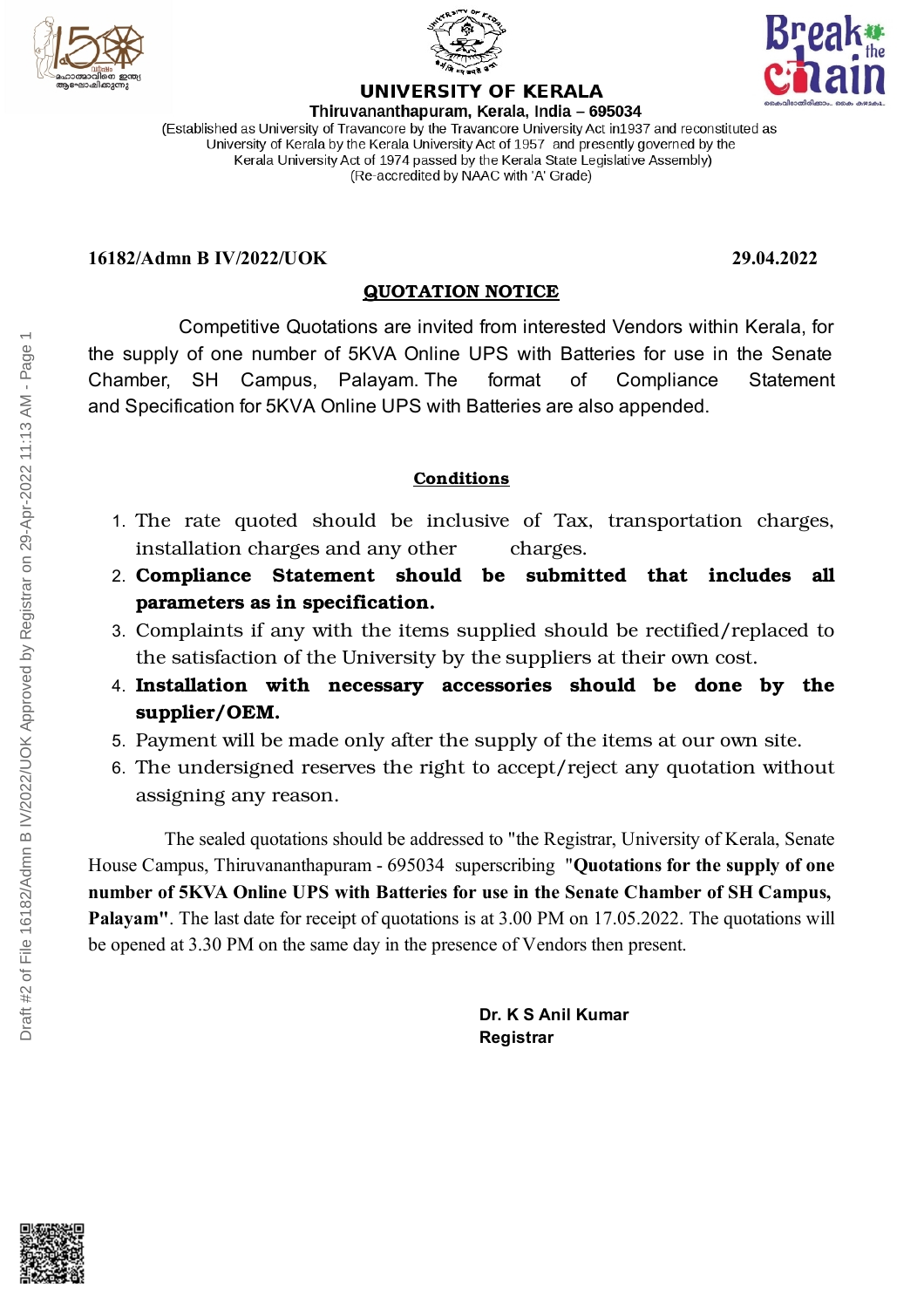## **Specification for 5KVA Online UPS with batteries**

| Type                               | Pure sine wave                                                  |  |
|------------------------------------|-----------------------------------------------------------------|--|
| Load capacity                      | 5 KVA                                                           |  |
| Voltage                            | 180-230V                                                        |  |
| Frequency                          | 50Hz + 1%                                                       |  |
| Technology                         | IGBT based PWM technology with inbuilt isolation<br>transformer |  |
| Output                             | Pure sine wave                                                  |  |
| Efficiency                         | > 90%                                                           |  |
| LCD/LED display                    | Required                                                        |  |
| <b>Overload Protection</b>         | Required                                                        |  |
| Lightening and surge<br>Protection | Required                                                        |  |
| Low Battery Indication             | Required                                                        |  |
| Battery - 10 Nos                   | SMF battery of 80Ah 12V- branded                                |  |
| Battery rack                       | Required                                                        |  |
| Warranty                           | lUPS - 3 Year<br>Battery - 3 Year                               |  |
| Preferred brands                   | Supra, APC, Hykon.                                              |  |

# **Format of Compliance Statement**

| Description                                                     | Compliance<br>(Yes/No) | <b>Remarks</b> |
|-----------------------------------------------------------------|------------------------|----------------|
| Pure sine wave                                                  |                        |                |
| 5 KVA                                                           |                        |                |
| 180-230V                                                        |                        |                |
| 50Hz + 1%                                                       |                        |                |
| IGBT based PWM technology<br>with inbuilt isolation transformer |                        |                |
| Pure sine wave                                                  |                        |                |
| > 90%                                                           |                        |                |
|                                                                 |                        |                |